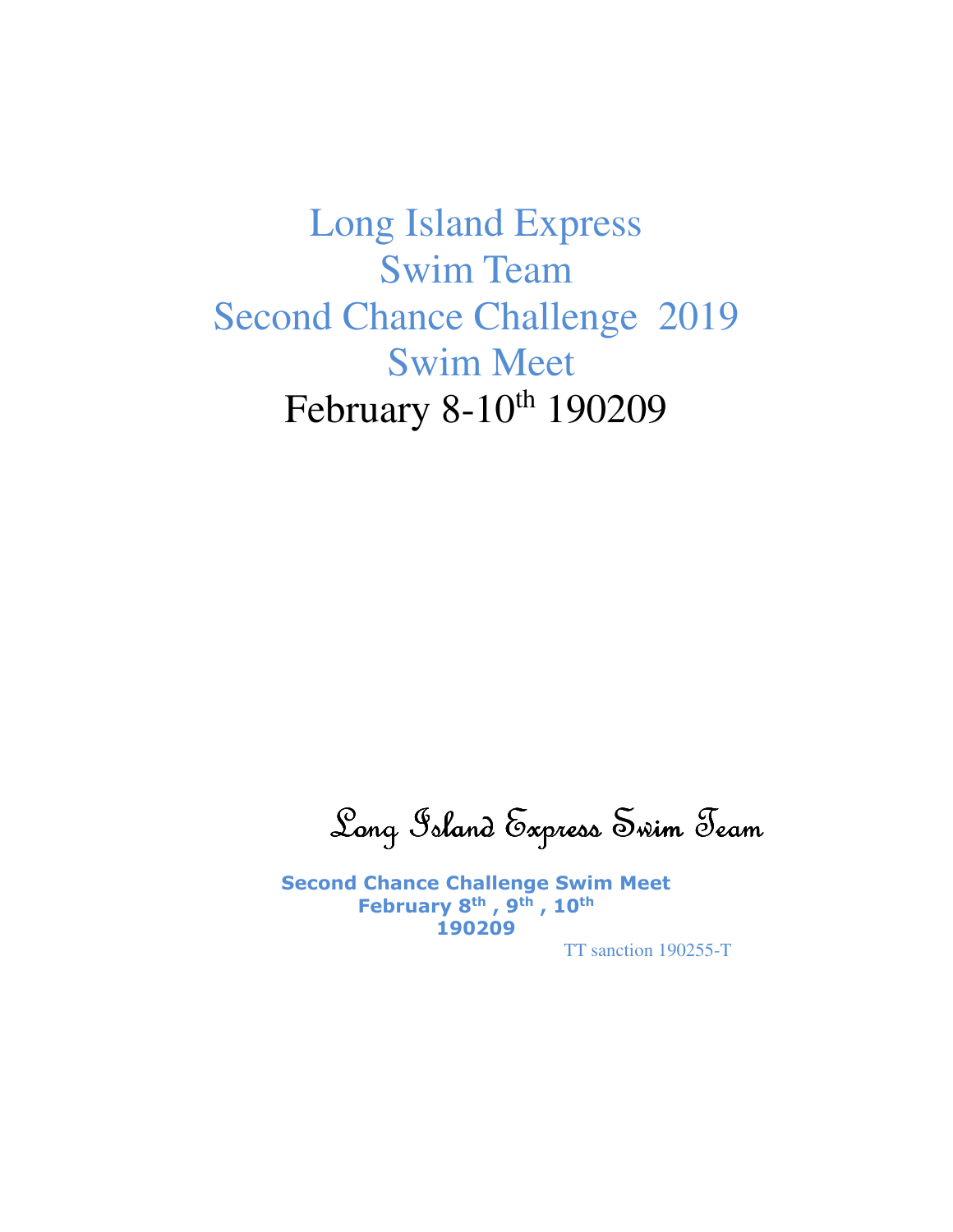# **Long Island Express 2019 Second Chance Challenge Swim Meet February 08,09, 10,**

**SANCTION:** Held under the sanction of USA Swimming/Metropolitan Swimming, Inc., **#190209 TT** 190255 **LOCATION: Hofstra University Swim Center FACILITY: 8 Lane 50 meter pool. Colorado timing system 6000 will be used. \* lane Colorado timing scoreboard will be used. Hy-Tek meet manager will be used to conduct the meet.**  The pool **has** been certified in accordance with Article 104.2.2C (4). The competition pool is 9 ft. deep in the shallow end and 15 ft. deep in the deep end. **SESSIONS: Friday – all ages Warm-up 4:00 PM Start 5:00 PM Warmup for session 2 Immediately following the conclusion of session1 Saturday and Sunday -- Ages : 13-14 and 11-12 Warm-up 8:00 AM Start 9:00 AM Saturday and Sunday -- Ages: Open and 10 and unders Warm – up 2:00 PM Start 3:00 PM FORMAT: Timed finals format Deck seeded. Coaches will receive a list of swimmers by session. Swimmers must be scratched 30 minutes prior to the start of the session. ELIGIBILITY:** Open to all USA Swimming/Metropolitan Swimming Inc. registered swimmers. All swimmers participating in this meet must be registered by the first day of the meet. Age on February 8<sup>th</sup>, 2019 will determine age for the entire meet. **DISABILITY SWIMMERS:**  Swimmers with disabilities are encouraged to attend. Contact the meet director if you need special consideration. The athlete (or the athlete's coach) is also responsible for notifying the meet referee of any disability prior to the competition. **ENTRIES: Swimmers will limited to 4 events per day., Entries will be cut on a first come first serve basis. Entries must be on Hy-Tek.** U.S. Mail Entries/Payment to: **Robert Ortof 28-01 202 Street Bayside NY 11360** Email Entries/Confirm Entry Receipt: **ROrtof@nyc.rr.com**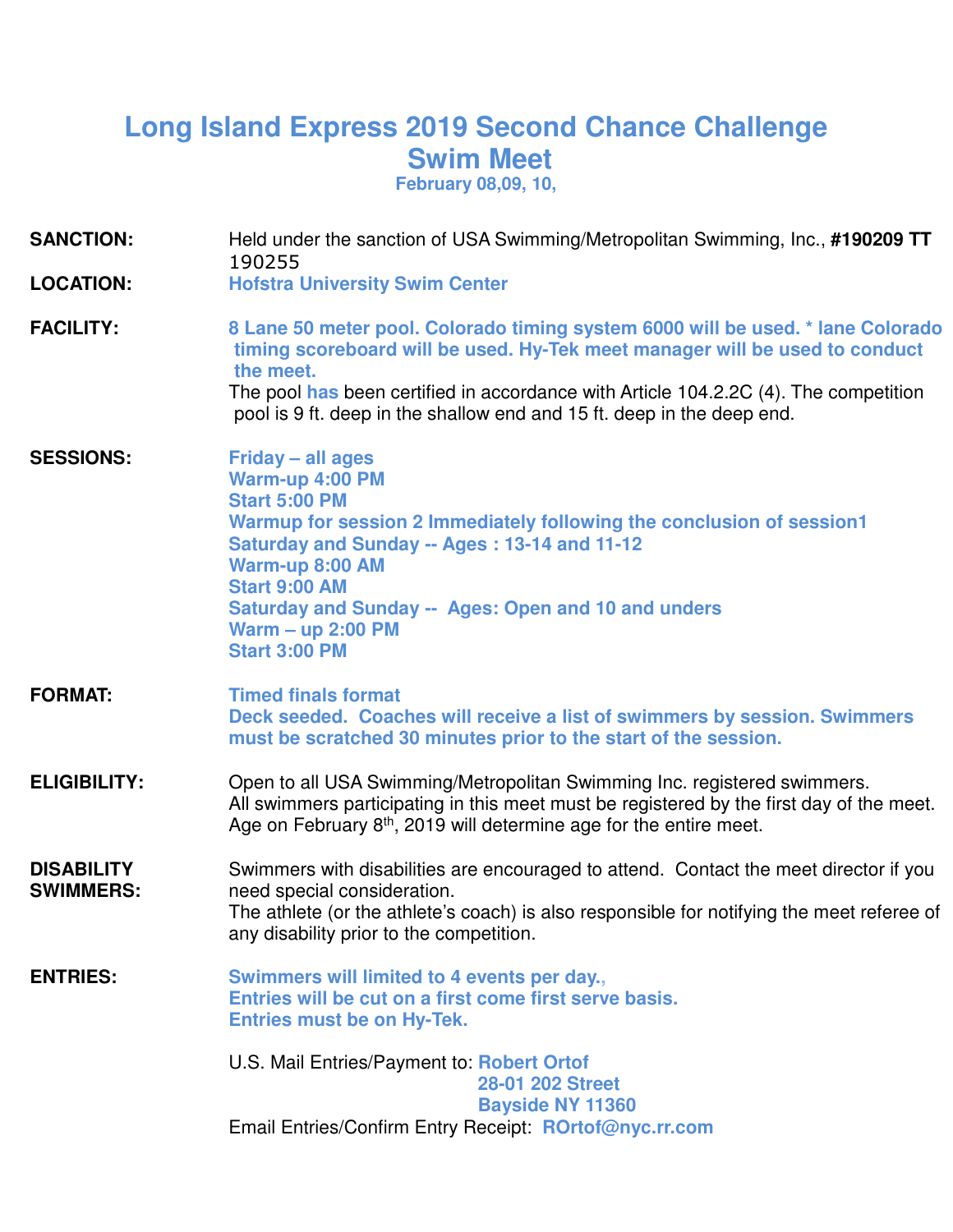### **Signature waiver for Express mail entries.**

**DEADLINE:** 1: Metro LSC teams will be given priority on a first come/first served basis. Metro teams entries must be

received by January 16<sup>th</sup>, 2019.

 2: The final entry deadline for this meet is **January 31, 2019** 3: Metro entries received between January 17, and January 31, and all entries from<br>other LSC's will be entered in the order they were received, as space allows. the order they were received, as space allows. An email confirming receipt of entries if you provide an email contact. Please contact Meet Director if you do not receive such a report within 2 days of your original email.

**ENTRY FEE:** An entry fee of \$5.00 per individual event must accompany the entries. Make check payable to: **Long Island Express LTD**. Payment must be received by February 09<sup>th</sup> for email entries. Payment must be included with all mail entries. Failure to pay entry fees by this deadline could result in teams being barred from the meet.

- **WARM-UP: General warm-up will be in place.**
- **SCRATCHES:** Coaches will be given scratch sheets upon check-in for each session. All scratches are due no later than 30 minutes prior to the start of the session. Coaches are asked to indicate clearly individual events scratches and which swimmers will not be participating in the session.
- **COACHES:** In accordance with Metropolitan Swimming Inc. Policy, only those coaches who display current, valid USA Swimming credentials will be permitted to act in a coaching capacity at this meet. Coaches who do not possess these credentials will be required to leave the deck area.
- **AWARDS: Medals 1st – 3 rd place and Ribbons 4th – 8 th place.**.

follow the safety rules.

| <b>OFFICIALS:</b>     | Meet Referee: Larry Sheinberg jlinvestigationsny@gmail.com<br>Officials wishing to volunteer should contact Meet Referee by February 1 <sup>st</sup>                                                                                                                |
|-----------------------|---------------------------------------------------------------------------------------------------------------------------------------------------------------------------------------------------------------------------------------------------------------------|
| <b>Administrative</b> | Rick Ferriola Liecoach@aol.com                                                                                                                                                                                                                                      |
| <b>Referee</b>        | Gil Smith Papabear122346@aol.com                                                                                                                                                                                                                                    |
| <b>MEET DIRECTOR:</b> | Robert Ortof 28-01 202 street Bayside NY 11360                                                                                                                                                                                                                      |
|                       | Phone - 718-352-2136                                                                                                                                                                                                                                                |
|                       | <b>Email ROrtof@nyc.rr.com</b>                                                                                                                                                                                                                                      |
| <b>WATER DEPTH:</b>   | USA 2011 - 202.3.7 "The water depth is 7 feet at the shallow end and 15 feet at the<br>diving end.                                                                                                                                                                  |
| <b>RULES:</b>         | The current USA Swimming Rules and Regulations will apply.<br>The USA Swimming Code of Conduct is in effect for the duration of the meet.<br>The overhead start procedure may be used at the discretion of the meet Referee.                                        |
| <b>SAFETY:</b>        | Metropolitan Safety and Warm-up procedures will be in effect. Marshals will be present<br>throughout warm-ups and competition, and have the authority to remove, with the<br>concurrence of the meet Referee, any swimmer, coach, club, or spectator for failure to |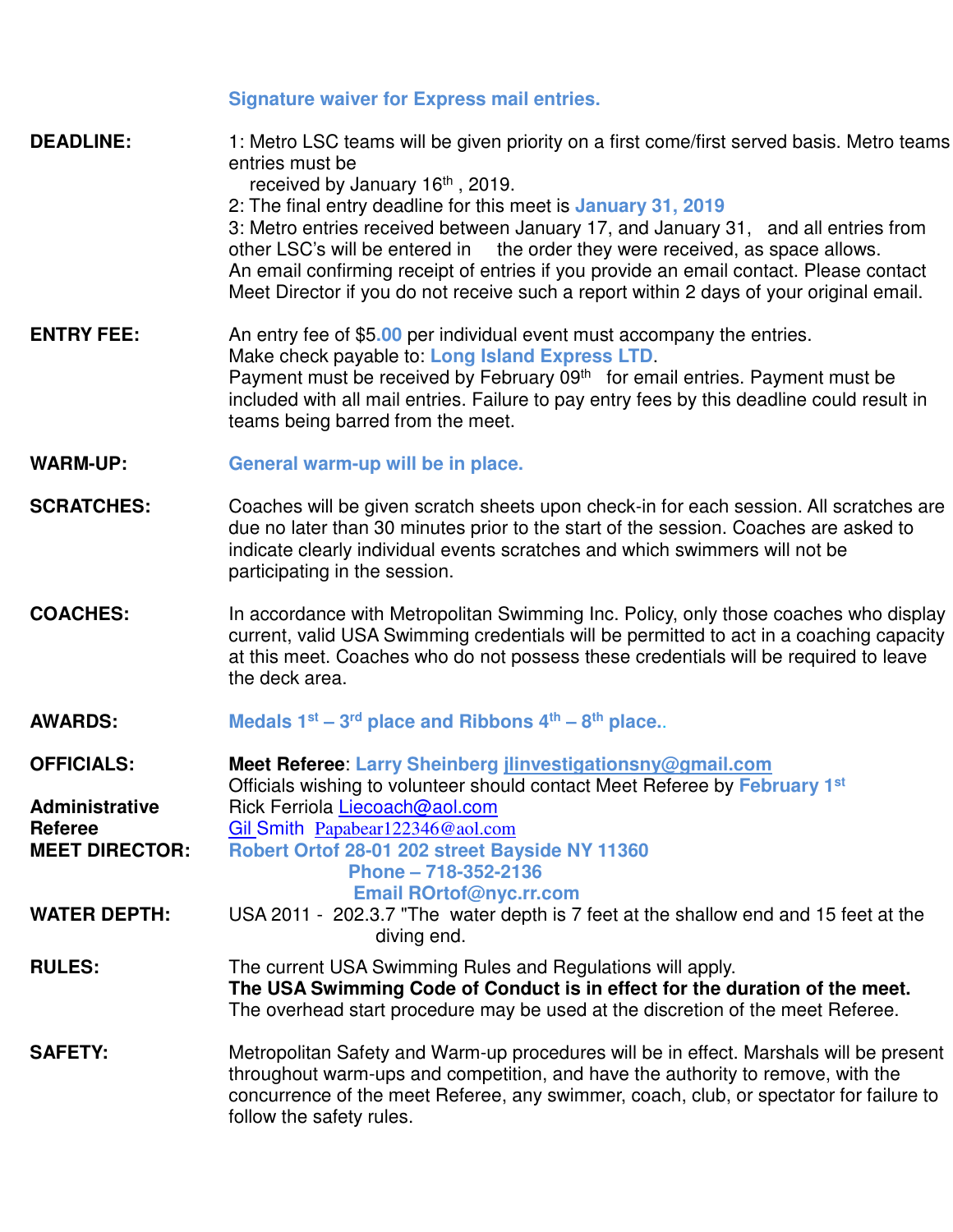- **DISCLAIMER:** Upon acceptance of his/her entries, the participant waives all claims against **Hofstra University** , Metropolitan Swimming Inc., USA Swimming Inc., their agents or representatives for any injury occurring as a result of the meet.
- **ADMISSION: Admission \$4.00 per person Programs \$2.00**
- **MERCHANTS: No food or beverages will be served by host team. A merchandise concession will be available by outside vendor.**
- **PARKING: Free parking on campus.**
- **DIRECTIONS: Northern State to Exit 31A - Meadowbrook Parkway. Proceed to exit M4 "Hempstead and Coliseum" on sign. Hempstead Turnpike West to Dunkin Donuts. Turn right on to entrance of campus. Go to second stop sign and turn right. Go to past field to first stop sign. Swim Center will be on the right. AUDIO Use of Audio or visual recording devices, including a cell phone, is not permitted in changing areas, rest** 
	- **rooms or locker rooms and behind the blocks. Art. 202.3 and 202.4**

**Deck Changes Deck changes are prohibited.**

**Drones** "**Operation of a drone, or any other flying apparatus, is prohibited over the venue (pools, athlete/coach areas, spectator areas and open ceiling locker rooms) any time athletes, coaches, officials and/or spectators are present."**

Long Island Express Swim Team Long Island Express Swim Team Island Express Swim Team

## **Friday February 8<sup>th</sup>**

| <b>Girls</b> | <b>Event</b>        | <b>Boys</b> |
|--------------|---------------------|-------------|
|              | 10 & under 200 Free |             |
|              | 11/12 200 Free      |             |
| 5            | 13-14 400 IM        |             |
|              | Open 400 IM         |             |
|              | 10 and under 200 IM | 10          |
| 11           | 11/12 200 IM        | 12          |
|              |                     |             |
|              |                     |             |

## **Session 2**

| _ _ _ _ _ _ _ _ _ _ |   |
|---------------------|---|
| 13-14 500 Free      |   |
| Open 500 free       | ю |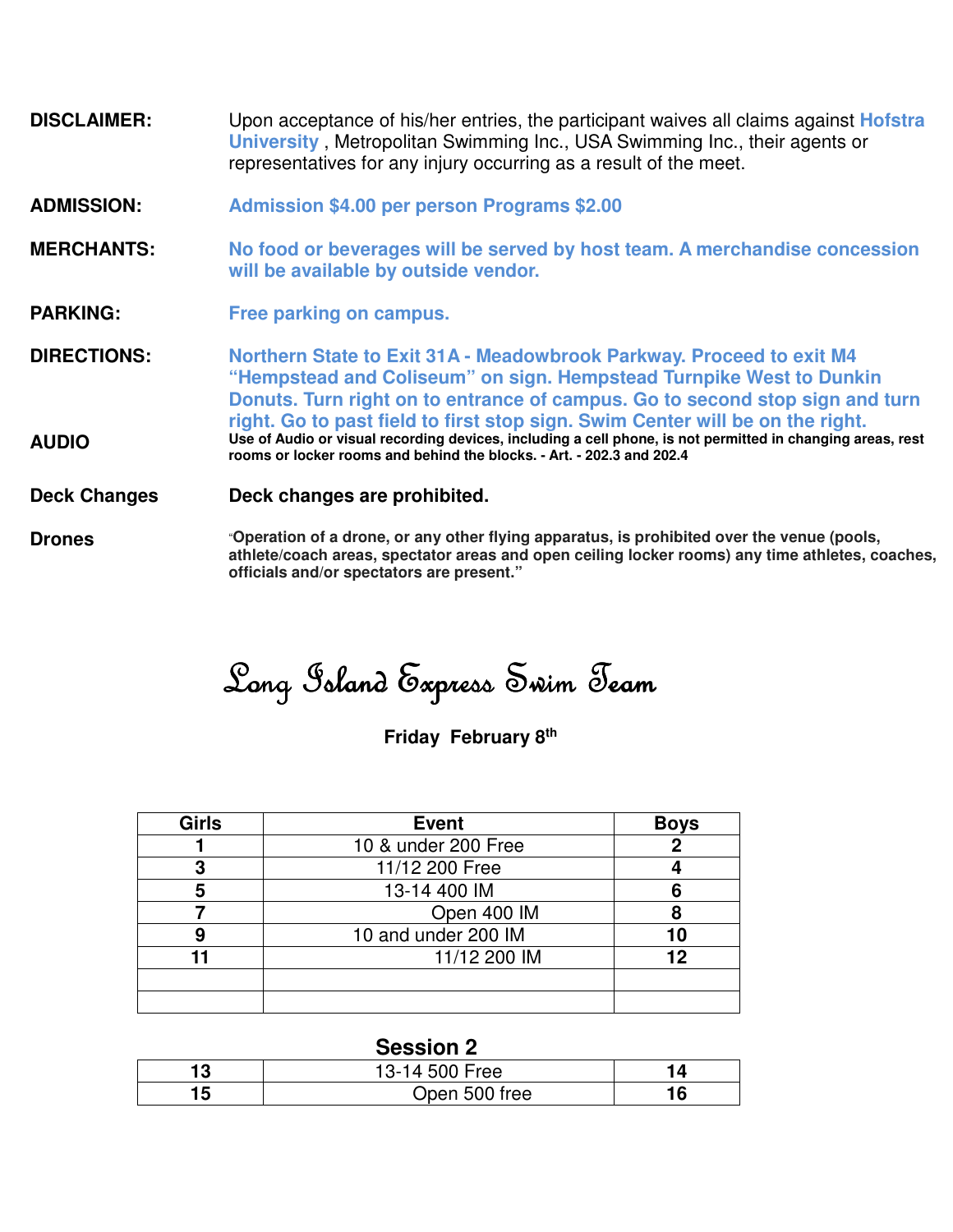## **Saturday February 9th**

**Warm-up 8:00 AM Start 9:00 AM** 

| <b>Girls</b> | <b>Event</b>     | <b>Boys</b> |
|--------------|------------------|-------------|
| 17           | 13-14 100 free   | 18          |
| 19           | 11/12 50 free    | 20          |
| 21           | 13-14 200 Breast | 22          |
| 23           | 11/12 100 Breast | 24          |
| 25           | 13-14 200 Fly    | 26          |
| 27           | 11/12 50 Fly     | 28          |
| 29           | 13-14 100 Back   | 30          |
| 31           | 11/12 100 Back   | 32          |
| 33           | 13-14 200 IM     | 34          |
|              |                  |             |

### **Saturday February 9th**

**Warm-up 2:00 PM Start 3:00 PM** 

| <b>Girls</b> | <b>Event</b>            | <b>Boys</b> |
|--------------|-------------------------|-------------|
| 35           | Open 100 Free           | 36          |
| 37           | 10 and under 50 Free    | 38          |
| 39           | Open 200 Breast         | 40          |
| 41           | 10 and under 100 Breast | 42          |
| 43           | Open 200 Fly            | 44          |
| 45           | 10 and under 50 Fly     | 46          |
| 47           | Open 100 Back           | 48          |
| 49           | 10 and under 100 back   | 50          |
| 51           | Open 200 IM             | 52          |
|              |                         |             |